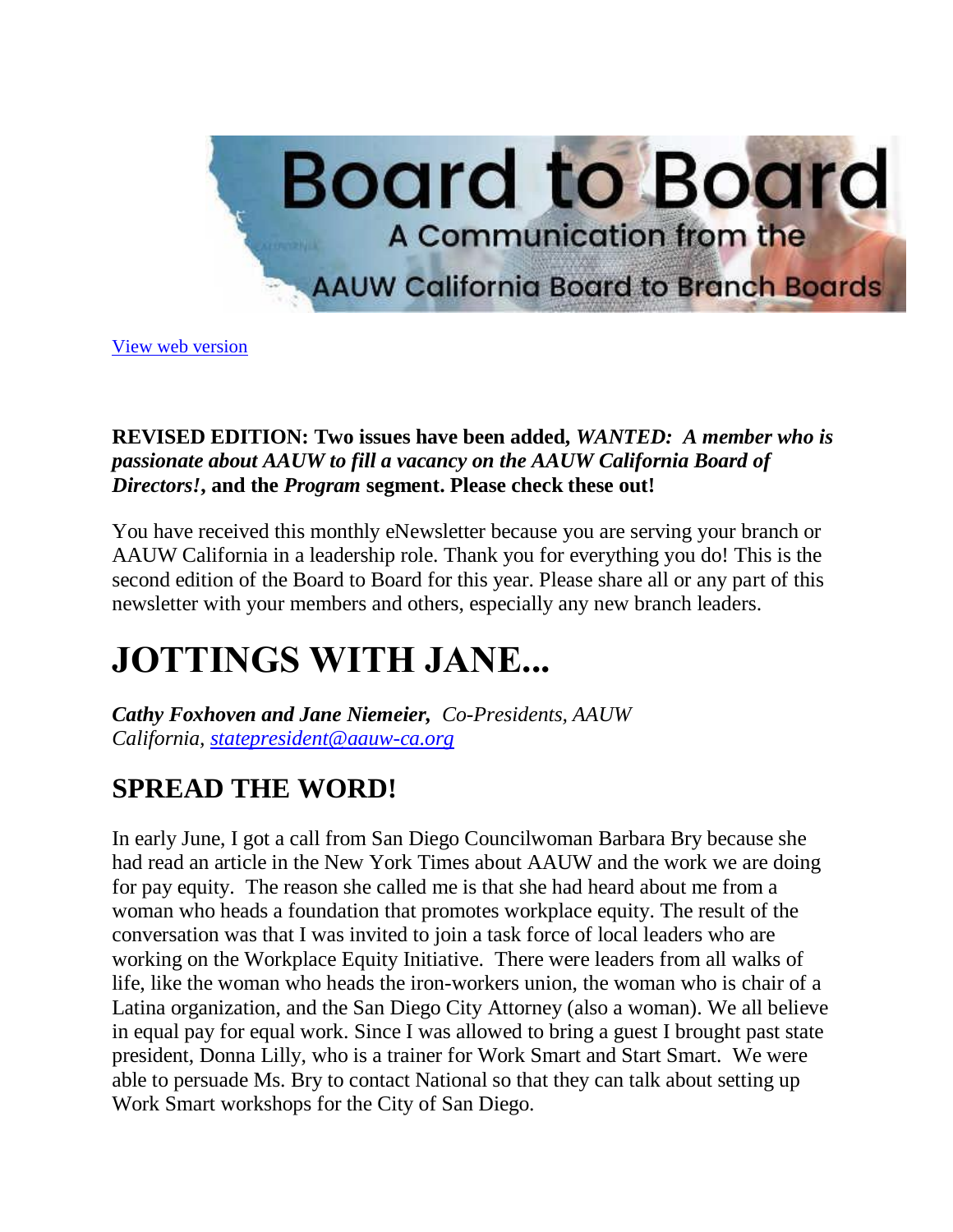The point is for all of us to keep promoting our mission in other groups. You never know who is listening. After the task force meeting, I emailed several of the women leaders and told them more about AAUW. Perhaps one of them will join our cause!

### **SAVE THE DATE!**

On Saturday, April 6, AAUW California will hold a leadership day, the annual meeting and the Speech Trek competition in San Diego. We hope that someone from your branch will attend. Stay tuned for details!

#### **WANTED: A member who is passionate about AAUW to fill a vacancy on the AAUW California Board of Directors!**

This person must be willing to chair the Communications Committee. Duties are listed in the state policies and procedures [\(policy 904.2\)](https://bor.aauw-ca.org/sendy/l/YlrJ763AeyF892b51vFm0EptRw/j1H6nFaAEuEpC3DKrCKlXA/euzc763OHTcPZP64trc0KFiw). Specific responsibilities include:

- Creating and monitoring the Communications team goals and objectives for the year
- Recruiting for additional team members
- Scheduling and holding team meetings
- Acting as the organization's eyes and ears in order to develop comprehensive plans on marketing board activities to the branches and public. This includes evaluating information for the correct placement on the website and in publications such as Board to Board and the Perspective.

He/she must attend four to five board meetings a year and help with the annual meeting and convention.

If you have questions, please contact Jane Niemeier or Cathy Foxhoven, *[statepresident@aauw-ca.org](mailto:statepresident@aauw-ca.org)*

### **AAUW FUND**

*Dianne Owens, Director, AAUW Fund Committee Chair, [aauwfund@aauw-ca.org](mailto:aauwfund@aauw-ca.org)*

### **AAUW FELLOWS /GRANT RECIPIENTS & FANTASTIC LUNCHES**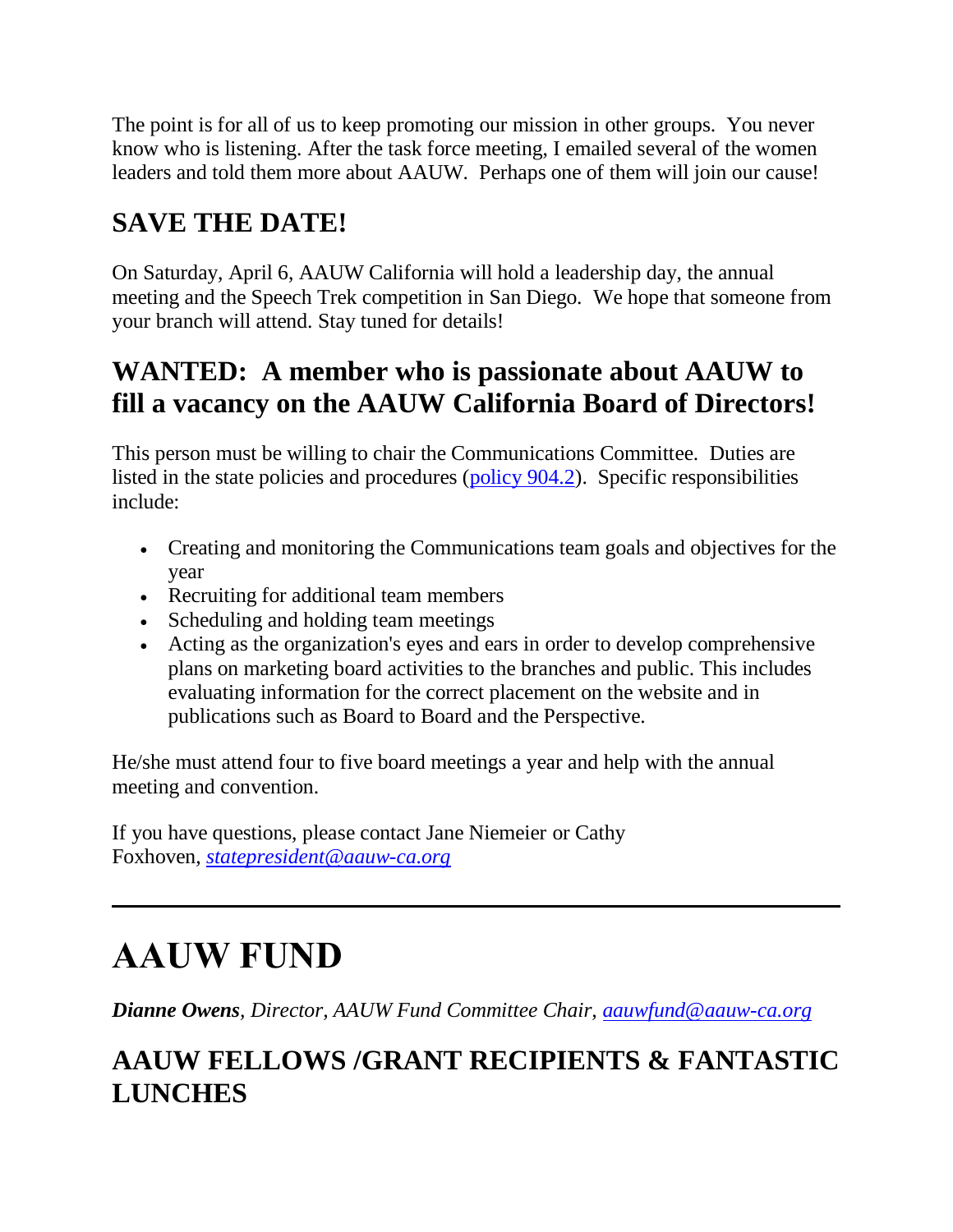The 2018-19 AAUW Fund Luncheons in both Northern and Southern California are ready for your reservations today! Please note that the deadline for reservations for all three luncheons is September 26, 2018 and the cost is \$45 per person.

- Saturday, October 6: Basque Cultural Center, South San Francisco
- Sunday, October 7: Danville Crow Canyon Country Club
- Saturday, October 13: Seal Beach Old Ranch Country Club

*For more details and to register, click [HERE.](https://bor.aauw-ca.org/sendy/l/YlrJ763AeyF892b51vFm0EptRw/1fFECVkXXNfQ8NEnblUVjw/euzc763OHTcPZP64trc0KFiw)*

The speakers will be the 2018-19 AAUW Fellows/Grant recipients studying in California. We have thirty women studying in California this year, so several will attend each luncheon.

Please join us for an inspirational afternoon. Register early as spots fill quickly!

## **FINANCIAL LITERACY**

*Bakula Maniar, Financial Literacy Committee Chair, [financialliteracy@aauw-ca.org](mailto:financialliteracy@aauw-ca.org)*

#### **FINANCIAL LITERACY PROGRAM UPDATES ARE ON THE WAY!**

Financial Literacy has been part of AAUW California mission-based programming since 2008. Over the years we have developed various projects and programs to equip young women with the necessary skills to prepare them for money management, financial independence and lifelong economic security.

After almost ten years, it's time to review, restructure, and re-energize the Financial Literacy program. With input from members, the Committee has set the following goals:

- Redesign Financial Literacy webpages to make it easier for members to find the information they need
- Update "Money Trek" Project
- Update "Financial Literacy is Personal" (FLIP) Program
- Promote and provide branch support for Financial Literacy projects
- Encourage AAUW Start Smart and Work Smart workshops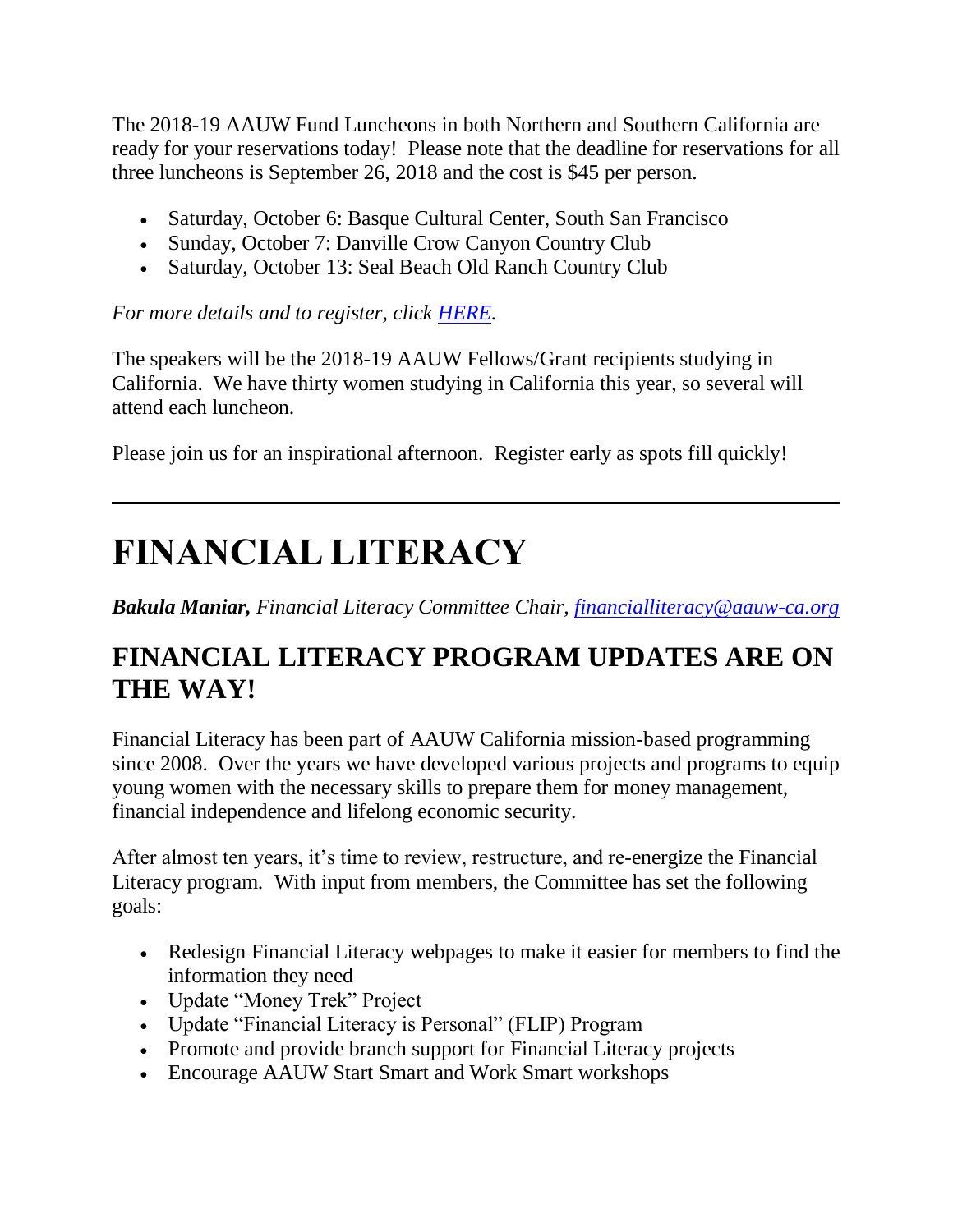If you have any suggestions for these updates, please contact me. We would appreciate it very much as we work to achieve the goal of "Financial Equity" for women and girls!

### **MEMBERSHIP**

*Deanna Arthur, Director and Charmen Goehring, Director, Membership Committee Co-Chairs, [membership@aauw-ca.org](mailto:membership@aauw-ca.org)*

Hoping this finds all our members and their families safe from the fires and the heat.

It is time to gear up for another amazing year of AAUW. Don't forget to order membership brochures and other recruiting forms from National. If you have your own membership brochure, think about giving it an update as you head into the fall.

Make sure to invite the public to your membership event so that it can be a "Shape the Future Event". With this campaign, new members pay just 50 percent of the national dues rate when they join AAUW at a public event. Branches also earn one free national membership to give away for every two newly recruited members, with a maximum of three free memberships annually.

### **PROGRAM**

*Kathleen Harper, Director, Program Committee Chair, [program@aauw-ca.org](mailto:program@aauw-ca.org)*

Greetings from your new Programs team, Kathi Harper, Chair (Carlsbad-Oceanside-Vista), Nancy Heinisch (Santa Clarita Valley), and Harriet Gerza (Poway-Penasquitos).

This year we will be focusing on strategies to assist branches in developing or enhancing mission-based programs. If your branch would like some help, please let us know at [program@aauw-ca.org.](mailto:program@aauw-ca.org) And if you are not already sending us your newsletter, please consider doing so: [branchnewsletters@aauw-ca.org.](mailto:branchnewsletters@aauw-ca.org) We will be looking for an outstanding mission-based program to showcase in each month's B2B – will your branch be next month's star? Here are some guidelines to get you started:

#### **Mission-Based Program Guidelines**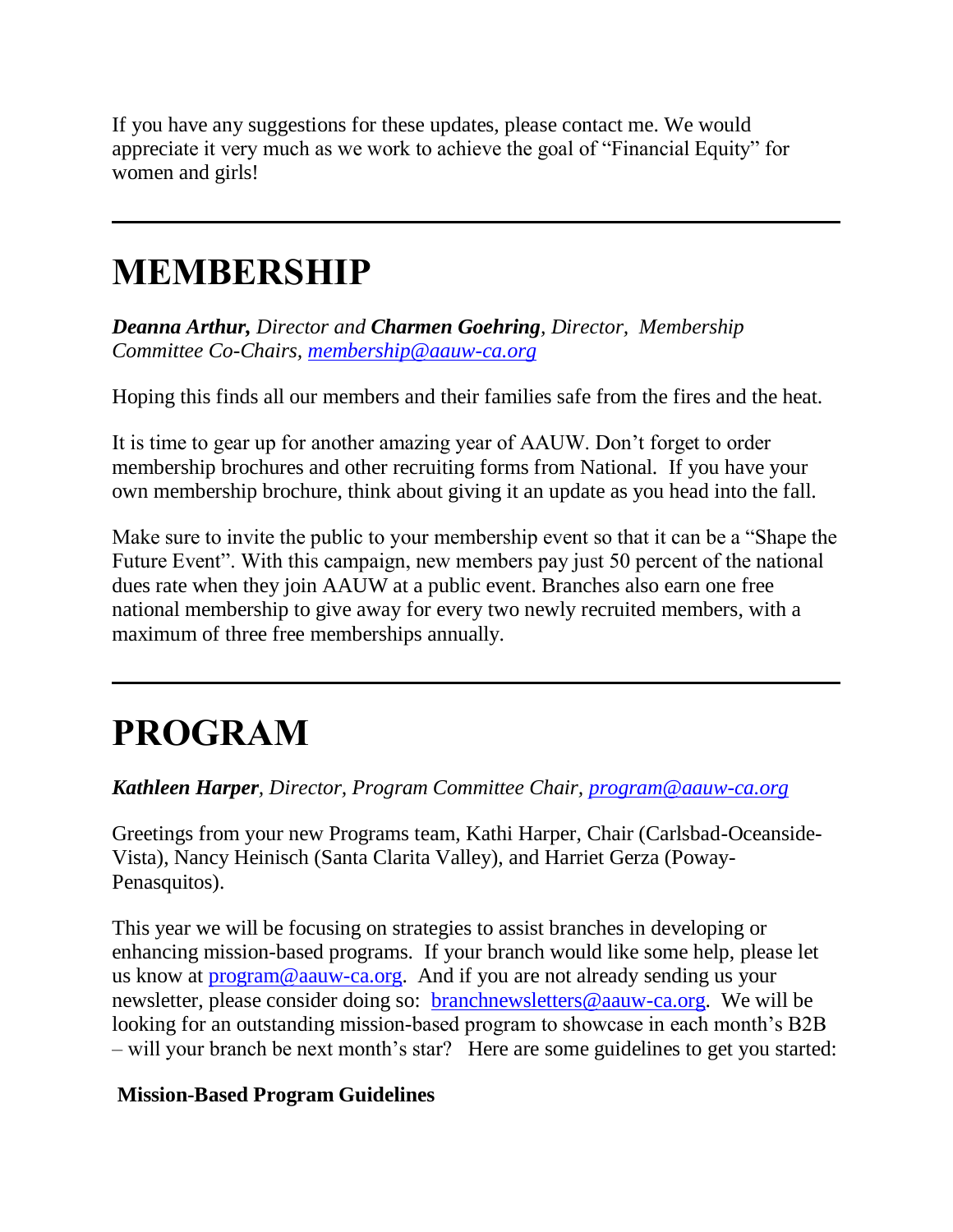- 1. Is the program mission-based, i.e. does it support the AAUW mission, i.e. equity for women and girls?
- 2. Does the program inform the public about what makes AAUW unique?
- 3. Have you considered national and global social issues and AAUW's position regarding them before setting your program?
- 4. Are you using issues in your community to focus attention on AAUW's position on a topic?
- 5. Does the program welcome and educate the surrounding community members and other organizations?
- 6. In planning the program, have you considered the target audience other than your members?
- 7. Will the program successfully attract new members?
- 8. Have you tried to make a connection with local colleges and universities?
- 9. Does the program build connections with diverse audiences?

### **SPEECH TREK**

*Marlene Cain, AAUW California Speech Trek Coordinator, [marcain@earthlink.net](mailto:marcain@earthlink.net)*

#### **ENCOURAGE YOUR HIGH SCHOOL STUDENTS TO SPEAK FOR THEIR LIVES!**

The 2018-2019 Speech Trek topic is: "How can we--students, parents, faculty, our communities, and organizations such as AAUW--eliminate violence aimed at our schools? What actions can we take to prevent another tragedy from taking place?"

In February of this year, after their tragedy, the students of Marjory Stoneman Douglas High School in Parkland, Florida, seized a moment for change. They created "March For Our Lives" and launched a national movement.

Three months later, another deadly school shooting took place, this time in Texas.

Calling all Branches: you can make a difference in this era of tragedy - *start by giving your high school students a voice on this topic*. Host a Speech Trek! Email Marlene Cain, AAUW California Speech Trek Coordinator, at [aauwcain@earthlink.net](mailto:aauwcain@earthlink.net) to reserve your 2018-2019 Branch Tool Kit now!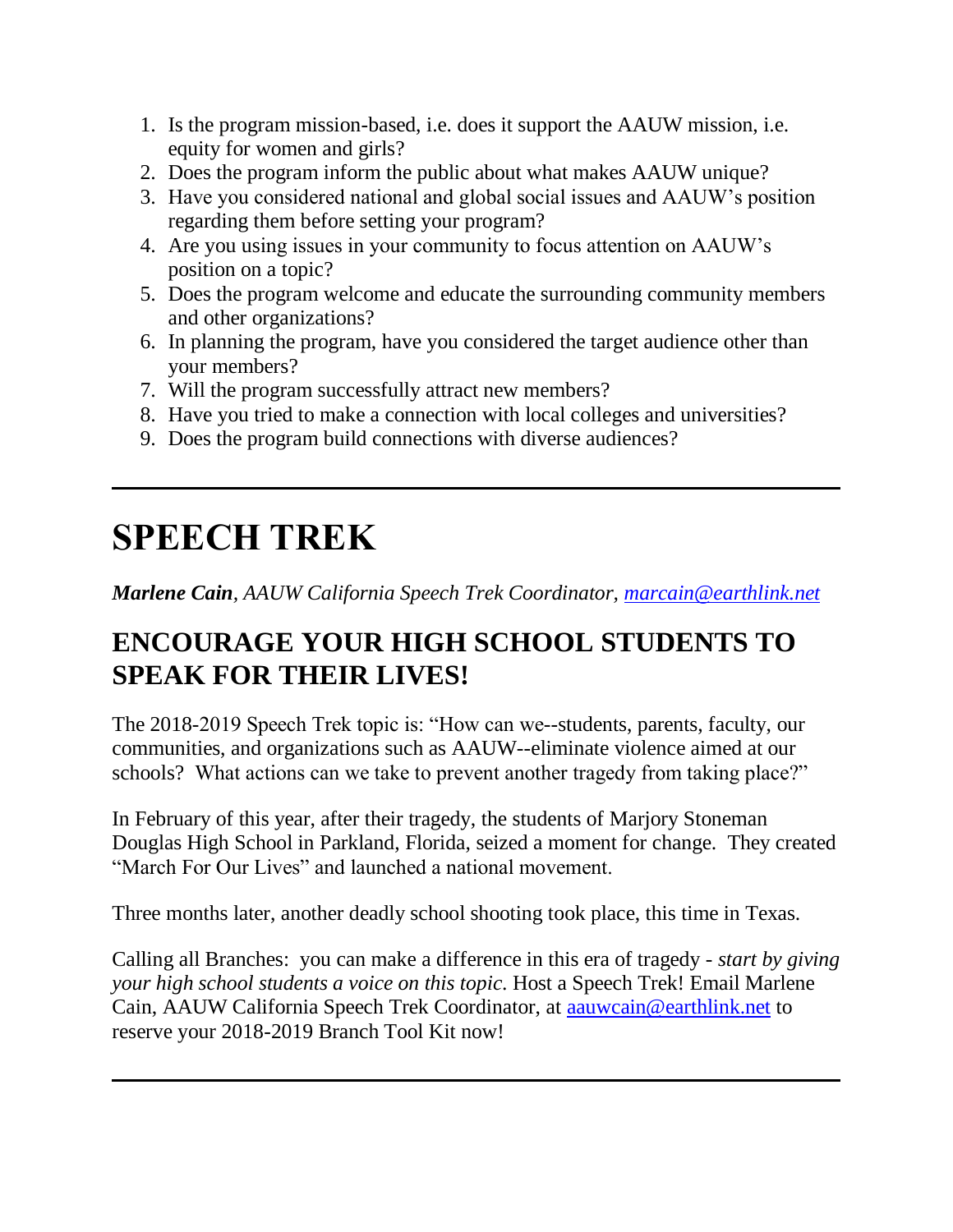# **SPECIAL PROJECT FUND (SPF)**

*Shelley Mitchell, SPF President, [spfund@aauw-ca.org](mailto:spfund@aauw-ca.org)*

The AAUW California Special Projects Fund Board of Directors is recruiting new board members for terms starting in January 2019. AAUW California SPF is a 501 (c) (3) nonprofit public benefit corporation that was created by AAUW California to receive and distribute contributions from individuals, corporations, foundations and AAUW California for state and branch programs and projects.

Any member of AAUW California may be appointed as a director of SPF with the exception of: members of the national AAUW Board of Directors, the AAUW California Board of Directors or the director or treasurer of a project being served by the AAUW California SPF. We are looking for people with good communication skills, experience managing funds for nonprofits or AAUW experience. The Application is available on the AAUW California website, click [here.](https://bor.aauw-ca.org/sendy/l/YlrJ763AeyF892b51vFm0EptRw/2i9IbilITVvbBXhDpoO0jA/euzc763OHTcPZP64trc0KFiw)

If you have questions or need more information, you may contact SPF at [spfund@aauw-ca.org](mailto:spfund@aauw-ca.org)

## **ANNOUNCEMENTS FROM BRANCHES:**

#### **MAKE PLANS TO SEE KIM CHURCHES ACCEPT THE GLOBAL CITIZEN AWARD FOR AAUW'S ACCOMPLISHMENT**

Please join your fellow AAUW members from throughout Southern California on Wednesday, August 29th for the 11th Annual West Coast Global Forum sponsored by the United Nations Association, Southern CA Division. Each year we bring together our members, civic and business leaders, elected officials and members of the LA Consular Corps to celebrate the work of individuals, businesses and organizations that are making a difference in people's lives locally and globally.

This year our theme is *Equality: The Time is Now?* and we will be presenting a Global Citizen award to AAUW for itscentury plus of advocacy and work on behalf of women and girls. Kim Churches, our National CEO, will be on hand to accept this award and we would like to have as many AAUW members as possible there to share